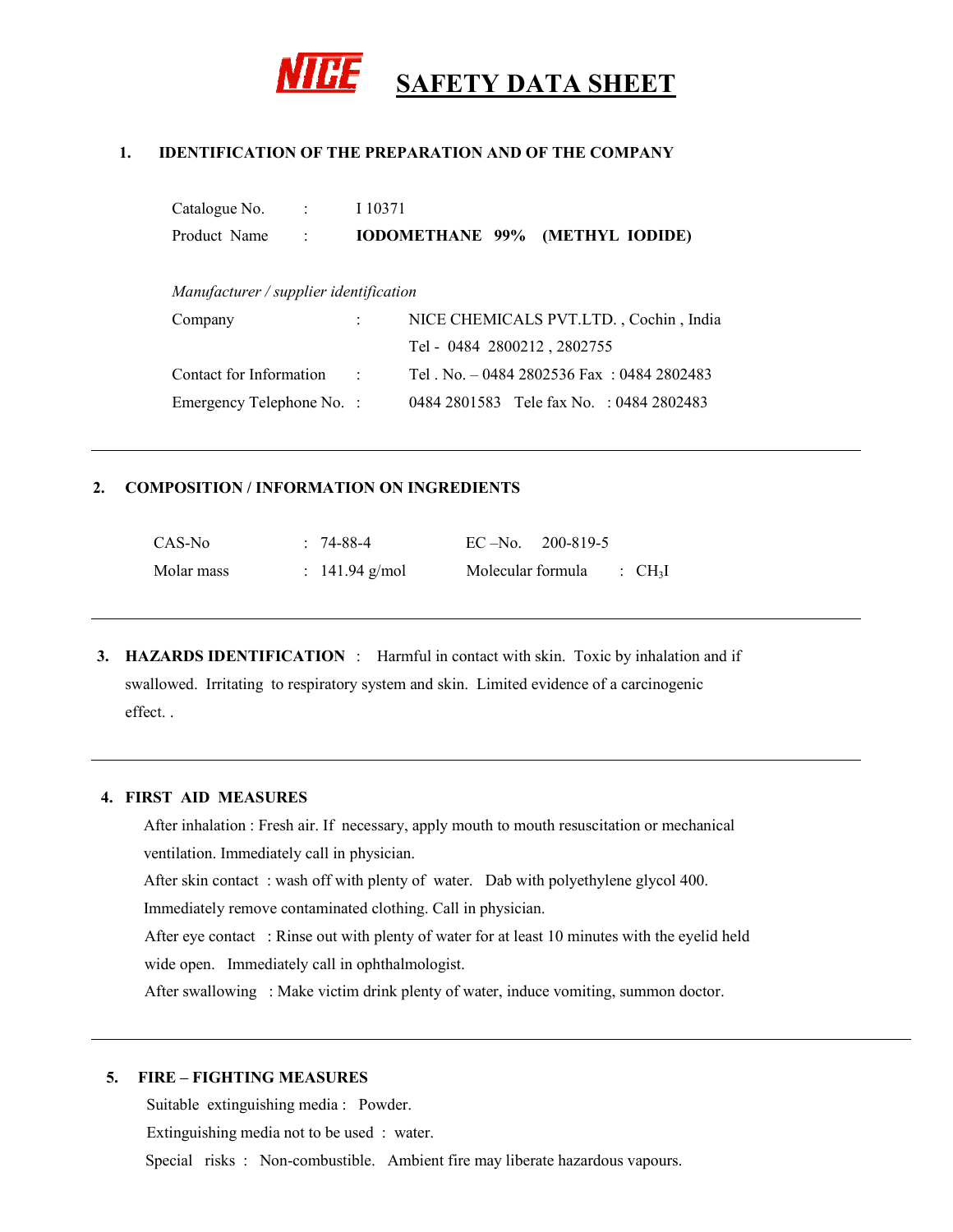

| Catalogue No.       | $\sim$ 100 $\sim$ | I 10371                         |  |
|---------------------|-------------------|---------------------------------|--|
| <b>Product Name</b> |                   | IODOMETHANE 99% (METHYL IODIDE) |  |

The following may develop in event of fire : Hydrogen iodide. Special protective equipment for fire fighting : Do not stay in dangerous zone without suitable chemical protection clothing and self-contained breathing apparatus.

 Other information : Keep work place dry. Do not allow product to come into contact with water. Contain escaping vapours with water. Prevent fire-fighting water from entering surface water or ground water.

### **6. ACCIDENTAL RELEASE MEASURES**

 Procedures for cleaning/absorption : Take up with liquid-absorbent material. Forward for disposal. Clean up affected area.

 Person-related precautionary measures : Do not inhale vapours/aerosols. Avoid substance contact. Ensure supply of fresh air in enclosed rooms.

Environmental-protection measures : Do not allow to enter sewerage system.

### **7. HANDLING AND STORAGE**

.

Handling : Notes for safe handling : work under hood. Do not inhale substance. Storage : At +15<sup>o</sup>C to +25<sup>o</sup>C. Tightly closed. Dry. In a well-ventilated place. Accessible only for authorised persons.

### **8. EXPOSURE CONTROLS / PERSONAL PROTECTION**

Specific control parameters :

 Name : Methyl Iodide Carcinogenic : C3 : owing possible carcinogenic effects for man.

#### *Personal protective equipment :*

 Protective clothing should be selected specifically for the working place, depending on concentration and quantity of the hazardous substances handled. The resistance of the protective clothing to chemicals should be ascertained with the respective supplier.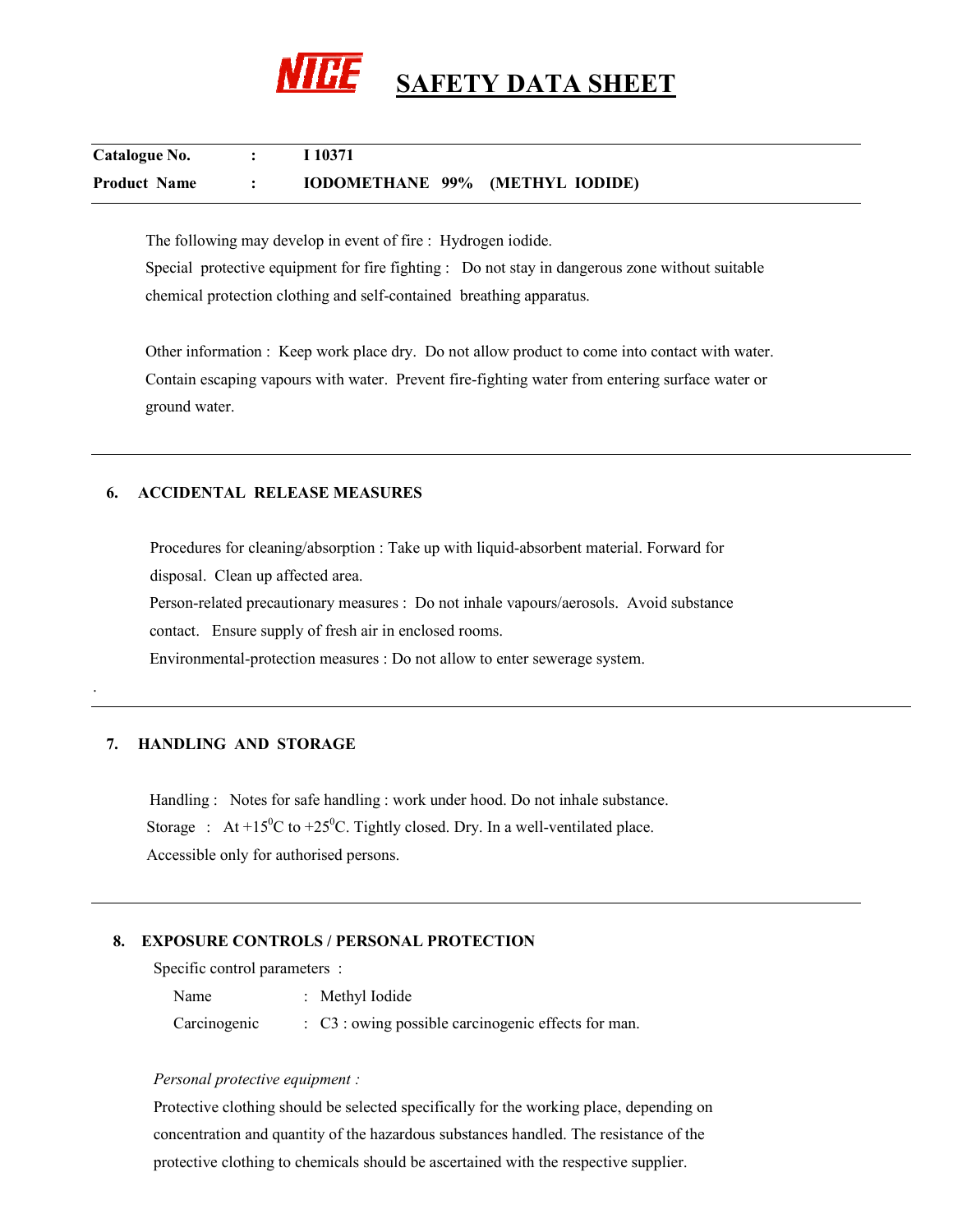

| Catalogue No.       |           | I 10371                         |
|---------------------|-----------|---------------------------------|
| <b>Product Name</b> | $\bullet$ | IODOMETHANE 99% (METHYL IODIDE) |

|                    | Respiratory protection : required when vapours/aerosols are generated.               |
|--------------------|--------------------------------------------------------------------------------------|
| Eye protection     | : required                                                                           |
| Hand protection    | : required                                                                           |
| Industrial hygiene | : Immediately change contaminated clothing. Application of skin-                     |
|                    | protective barrier cream. Wash hands and face after working with substance. Under no |
|                    | circumstances eat or drink at work place. Work under hood. Do not inhale substance.  |

# **9. PHYSICAL AND CHEMICAL PROPERTIES**

| Form                                           | Liquid                 |
|------------------------------------------------|------------------------|
| Colour                                         | colourless             |
| Odour                                          | ether like             |
| PH value at 50 g/l $H_2O$ (20 <sup>0</sup> C): | Not available          |
| Viscosity dynamic $(20^0C)$                    | $0.5$ mPas             |
| Melting temperature                            | $-66$ <sup>0</sup> C   |
| Boiling temperature                            | 42 $\mathrm{^0C}$      |
| Ignition temperature                           | $352\,^0C$             |
| Flash point                                    | Not available          |
| <b>Explosion limits</b><br>Lower:              | 8.5 vol $\%$           |
| 66 vol %<br>Upper $\therefore$                 |                        |
| Vapour pressure $(20^0C)$                      | 500 hPa                |
| Relative vapour density                        | 4.89                   |
| $(20^0C)$<br>Density                           | 2.28 g/ $cm3$          |
| Solubility in water $(20^{\circ}C)$            | $14$ g/l               |
| Ethanol $(20^0C)$                              | soluble                |
| Ether $(20^0C)$                                | soluble                |
| Thermal decomposition                          | $>$ 270 <sup>0</sup> C |
| Log Pow                                        | 1.68                   |
| Bioconcentration factor                        | 8.3<br>(calculated)    |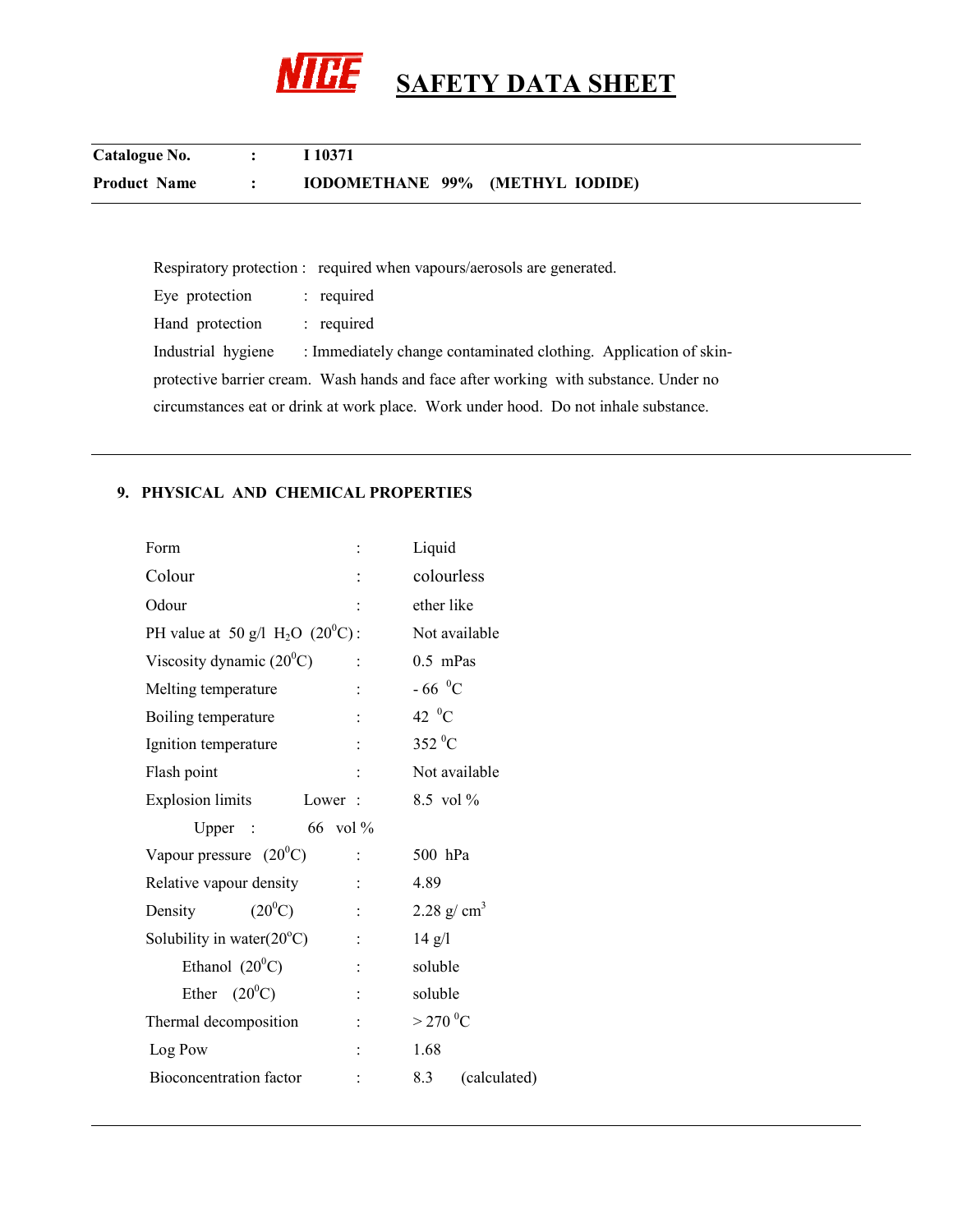

| Catalogue No.       | I 10371                         |  |
|---------------------|---------------------------------|--|
| <b>Product Name</b> | IODOMETHANE 99% (METHYL IODIDE) |  |

# **10. STABILITY AND REACTIVITY**

| Conditions to be avoided                                                 | : Moisture air. Action of light (decompostion).             |
|--------------------------------------------------------------------------|-------------------------------------------------------------|
|                                                                          | Heating (decomposition).                                    |
| Substance to be avoided                                                  | : Strong oxidizing agents, strong alkalis,                  |
|                                                                          | sodium, oxygen, mercury, alkali metals, water.              |
| Hazardous decomposition products : In the event of fire : see chapter 5. |                                                             |
| Stabilizer                                                               | Silver.                                                     |
| Further information                                                      | : Light-sensitive, sensitive to air, sensitive to moisture. |
|                                                                          |                                                             |

### **11. TOXICOLOGICAL INFORMATION**

Acute toxicity :  $LD_{50}$  (oral, rat) : 76 mg/kg. LC50 (inhalation, rat) : 1300 mg/m<sup>3</sup>/4h.

 The literature data available to us do not confirm with the labeling prescribed by the EC. The EC has dossiers which have not been published.

 Specific symptoms in animal studies: skin irritation test (rabbit) : burns. Eye irritation test (rabbit) : burns.

 Subacute to chronic toxicity : The carcinogenic potential requires further clarification. Bacterial mutagenicity : Salmonella typhimurium : positive. Escherichia coli : positive. Ames – test : positive.

### Further toxicological information :

After inhalation : severe mucosal irritations, coughing and dyspnoea.

After skin contact : severe irritations. Danger of skin absorption.

After eye contact : severe irritations.

Property that cannot be excluded on the basis of structure-effect considerations :

Possible symptoms : Nausea, vomiting, drowsiness, impaired vision, unconsciousness,

coma, cardiac arrest. No description of any further symptoms is available.

 Further data : The product should be handled with the care usual when dealing with chemicals.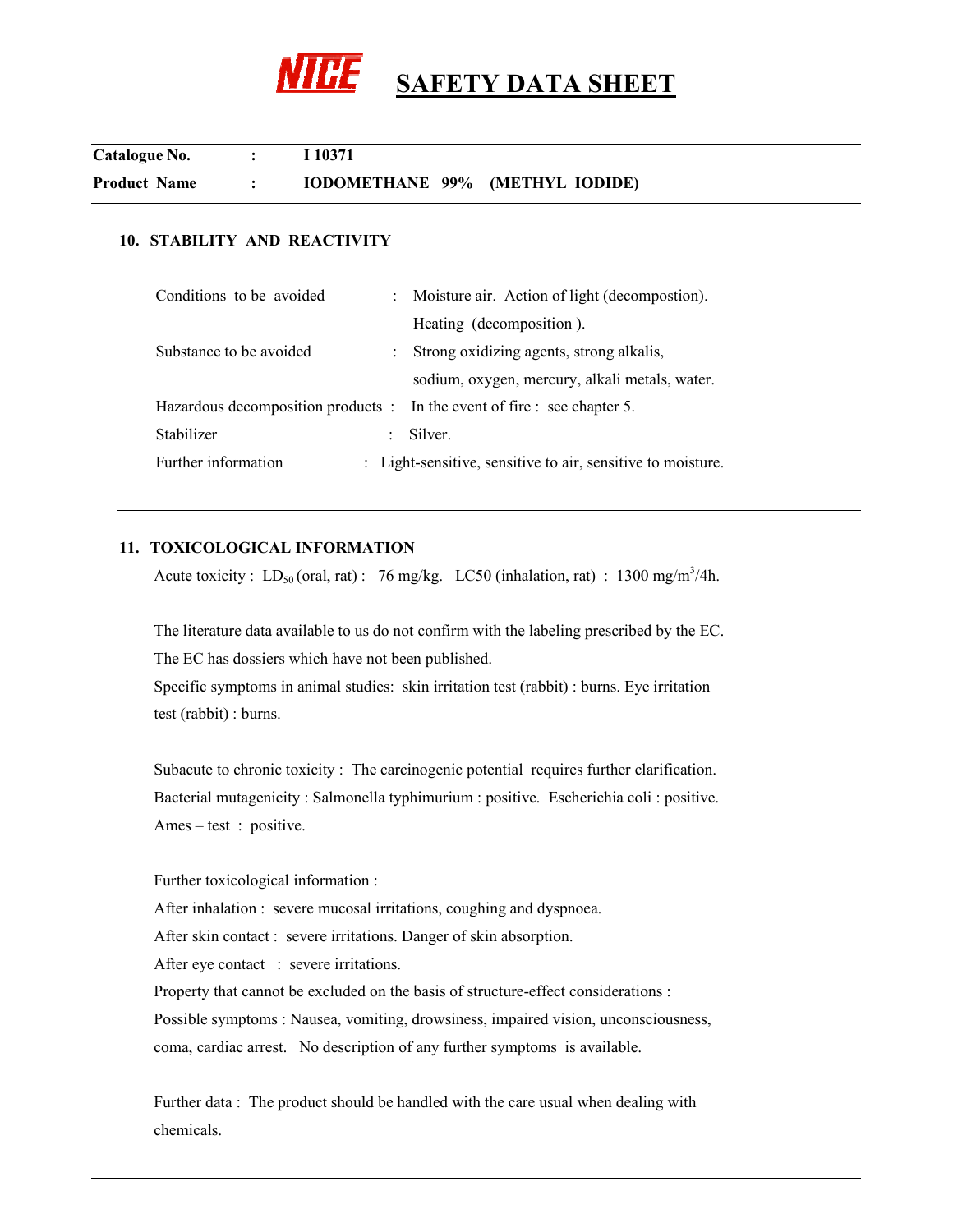

| Catalogue No.       | I 10371                         |
|---------------------|---------------------------------|
| <b>Product Name</b> | IODOMETHANE 99% (METHYL IODIDE) |

### **12. ECOLOGICAL INFORMATION**

Abiotic degradation : Hydrolysis leads to formation of: methanol and hydrogen iodide. Air and water : slow degradation.

Biologic degradation : Slightly biodegradable.

Behavior in environmental compartments : concentration in organisms is not to be expected. Henry constant : 532 Pam<sup>3</sup>/mol; Distribution preferentially in air.

Ecotoxic effects : Quantitative data on the ecological effect of this product are not available.

Further ecological data : Do not allow to enter waters, waste water or soil!

### **13. DISPOSAL METHOD**

#### *Product*

 There are no uniform EC Regulations for the disposal of chemicals or residues. Chemical residues generally count as special waste. The disposal of the latter is regulated in the EC Member countries through that you corresponding laws and regulations. We recommend contact either the authorities in charge or approved waste disposal companies which will advise you on how to dispose of special waste.

### *Packaging :*

 Disposal in compliance with official regulations. Handle contaminated packaging in the same way as the substance itself. If not officially specified differently, non contaminated packaging may be treated like household waste or recycled.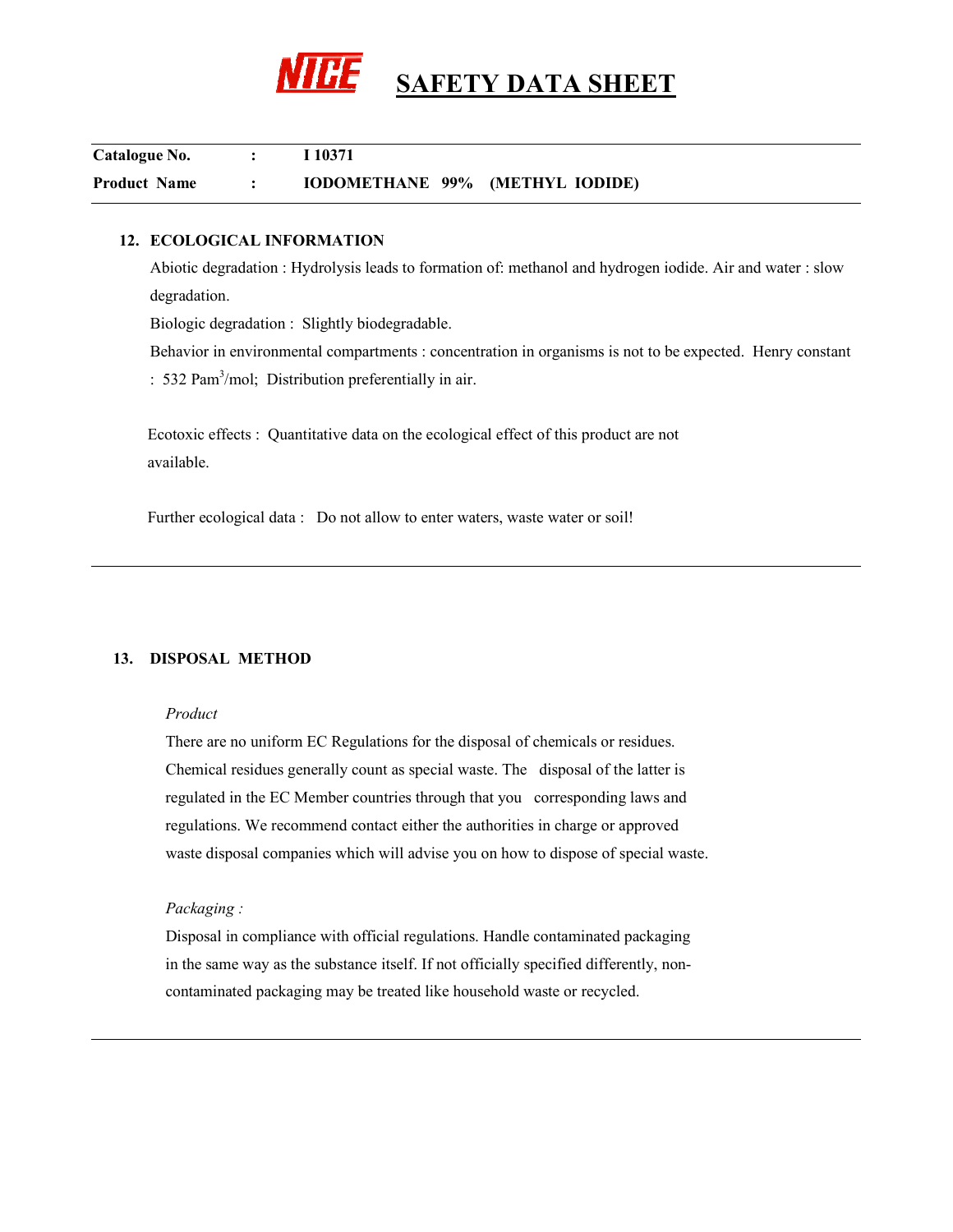

| Catalogue No.       | I 10371                         |
|---------------------|---------------------------------|
| <b>Product Name</b> | IODOMETHANE 99% (METHYL IODIDE) |

# **14. TRANSPORT INFORMATION**

| Land transport     | ÷                                      | GGVS, GGVE, ADR, RID               |
|--------------------|----------------------------------------|------------------------------------|
| Classification     | ÷                                      | 6.1/15a                            |
| Name               | ÷.                                     | 2644 IODOMETHANE                   |
| Transport by river | $\mathbb{R}^n$                         | ADN, ADNR                          |
| Classification     | tin 1                                  | Not tested                         |
| Transport by sea   | ÷                                      | IMDG, GGVsee                       |
| Classification     | $\ddot{\cdot}$                         | 6.1 / UN 2644/PG I                 |
| Ems                | ÷                                      | $6.1 - 0$                          |
| <b>MFAG</b>        | ÷                                      | 345                                |
| Name               | $\mathcal{O}(\mathcal{O}_\mathcal{O})$ | METHYL IODIDE                      |
| Transport by air   | ÷                                      | ICAO, IATA                         |
| Classification     | $\ddot{\cdot}$                         | $6.1$ /UN $2644$ / PG I Prohibited |
| Name               |                                        | <b>METHYL IODIDE</b>               |
|                    |                                        |                                    |

## **15. REGULATORY INFORMATION**

| Labelling according to EC Directives |        |                        |       |                                                                                 |  |  |  |
|--------------------------------------|--------|------------------------|-------|---------------------------------------------------------------------------------|--|--|--|
| Symbol : T                           |        |                        | Toxic |                                                                                 |  |  |  |
|                                      |        |                        |       | R-phrases : 21-23/25-37/38-40 Harmful in contact with skin. Toxic by inhalation |  |  |  |
|                                      |        |                        |       | and if swallowed. Irritating to respiratory system                              |  |  |  |
|                                      |        |                        |       | and skin. Limited evidence of a carcinogenic.                                   |  |  |  |
|                                      |        | S-phrases: 36/37-38-45 |       | wear suitable protective clothing and gloves. In                                |  |  |  |
|                                      |        |                        |       | case of insufficient ventilation, wear suitable                                 |  |  |  |
|                                      |        |                        |       | respiratory equipment. In case of accident or if you                            |  |  |  |
|                                      |        |                        |       | feel unwell, seek medical advice immediately                                    |  |  |  |
| EC No                                | $\sim$ | 200-819-5              |       | EC label.                                                                       |  |  |  |
|                                      |        |                        |       |                                                                                 |  |  |  |